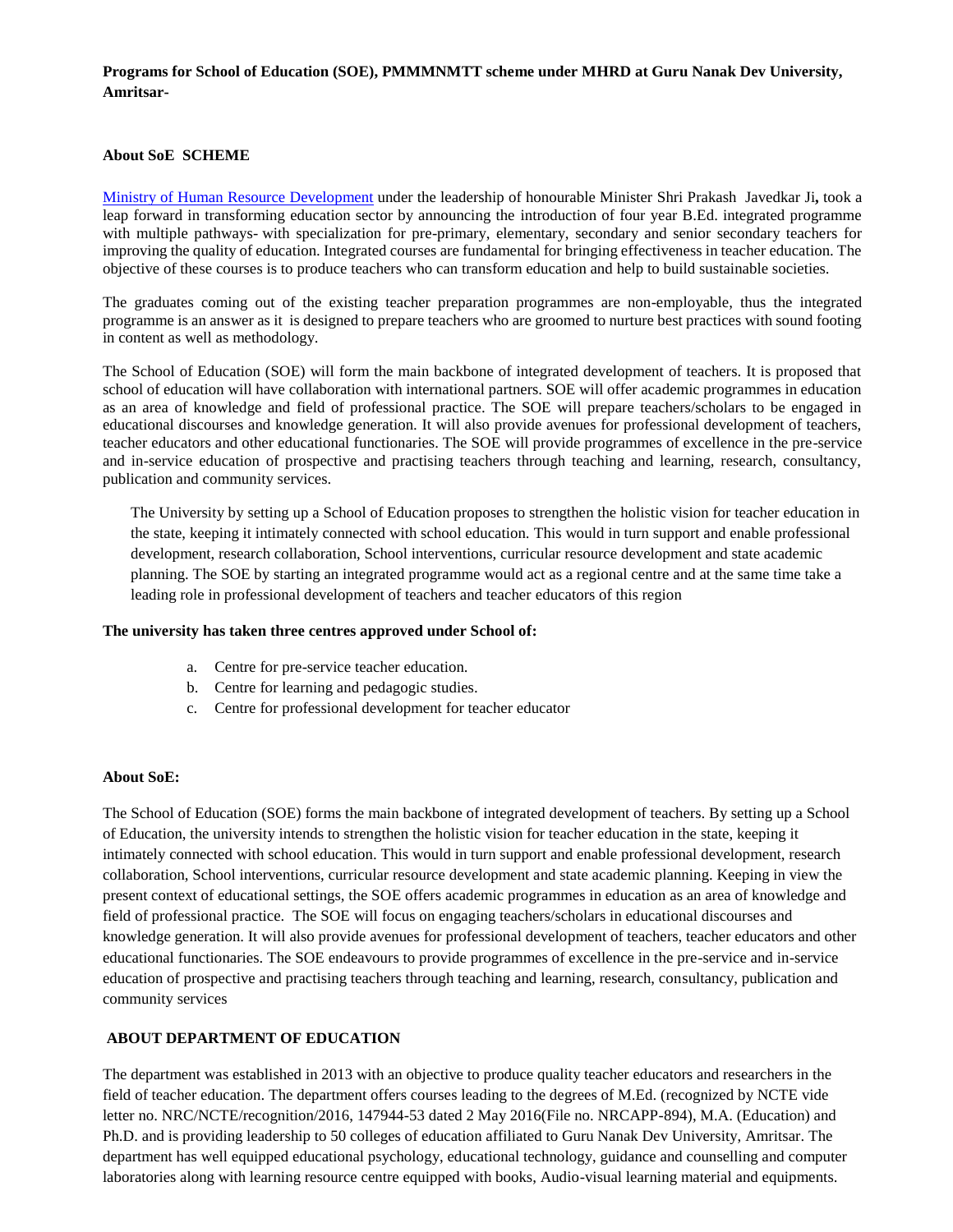The department is actively engaged in the development of curriculum for different programs of teacher education, providing professional development programs for teacher educators and school teachers especially in the field of integrating ICT in teaching learning and evaluation. The department also organises seminars for providing platform for deliberating on Issues of Education amongst educators from diverse areas and fields. At present, the department is running one major project funded by ICSSR and supervising one post-doctoral student sponsored by ICSSR. The department is also supervising 17 regular research scholars and 20 Part time research scholars. To undertake all these activities, one professor, one associate professor, three assistant professors are working on regular basis wherein 6 assistant professors with requisite qualifications are working on contract basis

| S. No. | Date                                                         | <b>Centre</b>                                                        | Programme                                                                             |
|--------|--------------------------------------------------------------|----------------------------------------------------------------------|---------------------------------------------------------------------------------------|
| 1.     | 19 April, 2019 to 02<br>May, 2019(Two weeks)                 | Centre for pre-<br>service teacher<br>education                      | Workshop on developing e-content                                                      |
| 2.     | 10 May to 23 May, 2019<br>(Two weeks)                        | Centre for<br>learning and<br>pedagogic<br>studies.                  | Workshop on instructional strategies for social science<br>teachers                   |
| 3.     | 19 July to 25 July, 2019<br>(One week)                       | Centre for<br>professional<br>development<br>for teacher<br>educator | Workshop on Androgogical Practices                                                    |
| 4.     | 2 August to 8 August,<br>2019 (One week)                     | Centre for<br>professional<br>development<br>for teacher<br>educator | Action research and case studies (Blue Prints to be developed)                        |
| 5.     | 16 August to 29 August,<br>2019 (Two weeks)                  | Centre for pre-<br>service teacher<br>education                      | Workshop on blended learning strategies.                                              |
| 6.     | 19<br>September<br>6<br>to<br>September, 2019 (Two<br>weeks) | Centre for<br>learning and<br>pedagogic<br>studies.                  | Workshop on instructional strategies for science teachers                             |
| 7.     | 8 October to 21 October,<br>2019 (Two weeks)                 | Centre for pre-<br>service teacher<br>education                      | Workshop on Flipped Learning and ICT enabled Teaching-<br>Learning                    |
| 8.     | November<br>14<br>1<br>to<br>November, 2019 (Two<br>weeks)   | Centre for<br>learning and<br>pedagogic<br>studies.                  | Workshop on developing modules for instructional strategies<br>for Language Teaching. |
| 9.     | 22 Nov to 05 Dec, 2019<br>(Two weeks)                        | Centre for pre-<br>service teacher<br>education                      | Workshop on Development of internship Module                                          |
| 10.    | 13 Dec to 19 Dec, 2019<br>(One week)                         | Centre for<br>professional<br>development                            | Workshop on evaluation strategies (Rubrics, E-portfolios)                             |

## **VARIOUS PROGRAMMES OF School of Education ALONG WITH DATES**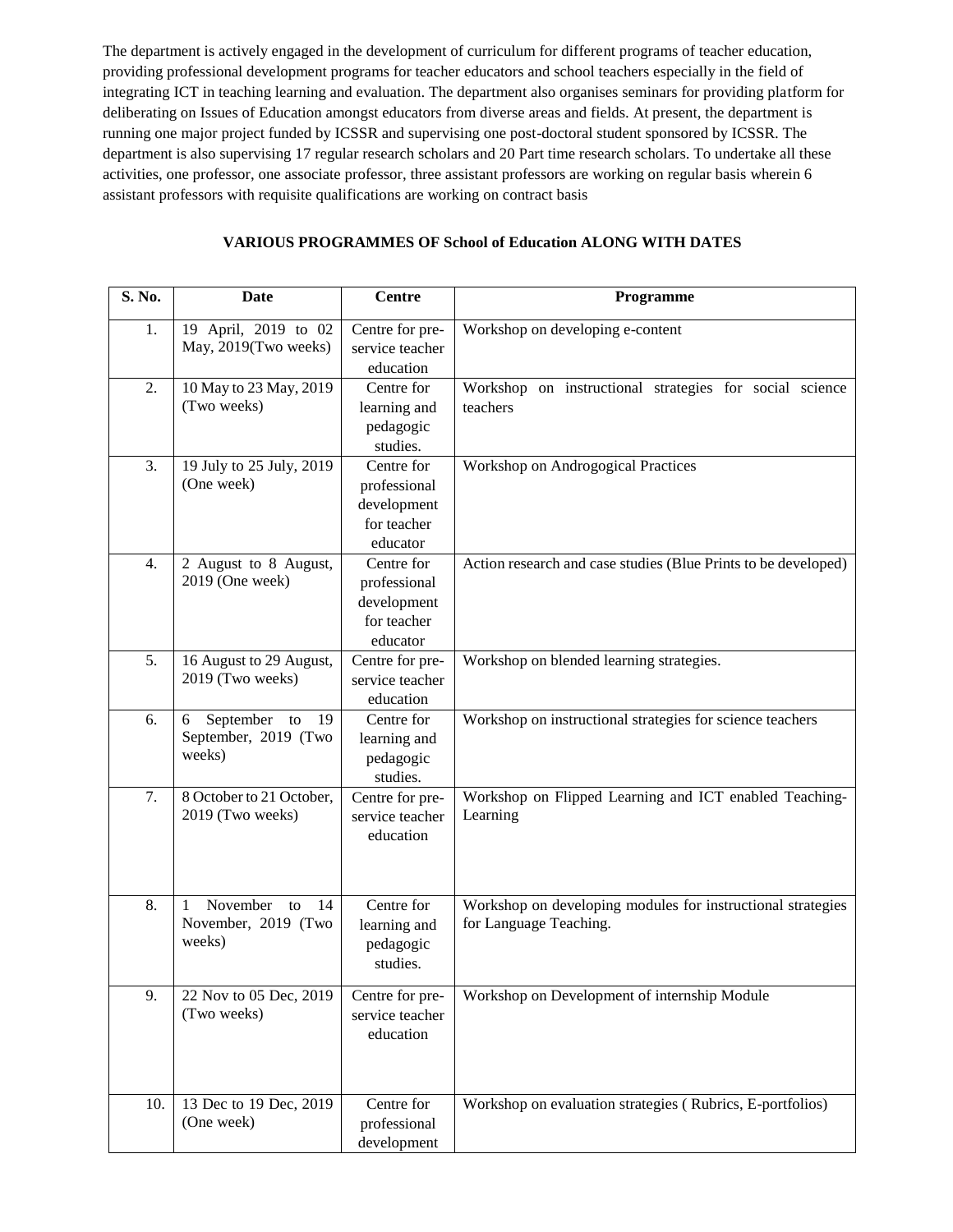|     |                                          | for teacher<br>educator                                              |                                                                                                                        |
|-----|------------------------------------------|----------------------------------------------------------------------|------------------------------------------------------------------------------------------------------------------------|
| 11. | 10 Jan to 23 Jan, 2020<br>(Two weeks)    | Centre for pre-<br>service teacher<br>education                      | Workshop on Development of assessment tools for Evaluation<br>of Internship Programme                                  |
| 12. | 28 Jan to 10 Feb, 2020<br>(Two weeks)    | Centre for<br>learning and<br>pedagogic<br>studies.                  | Workshop on constructivist approach to develop lesson plans<br>and material i.e. Science, Social Science, Language etc |
| 13. | 14 Feb to 20 Feb, 2020<br>(One week)     | Centre for<br>professional<br>development<br>for teacher<br>educator | Workshop for integration of values and peace education in<br>teaching practices.                                       |
| 14. | 28 Feb to 12 March,<br>2020 (Two weeks)  | Centre for<br>learning and<br>pedagogic<br>studies.                  | Workshop for developing insight into understanding gender,<br>school and society.                                      |
| 15. | 17 March to 23 March,<br>2020 (One week) | Centre for<br>professional<br>development<br>for teacher<br>educator | Workshop for training in collaborative and cooperative<br>learning strategies.                                         |

- NO REGISTRATION FEE
- T/A FOR PARTICIPANTS WILL BE AS APPROVED BY GURU NANAK DEV UNIVERSITY, AMRITSAR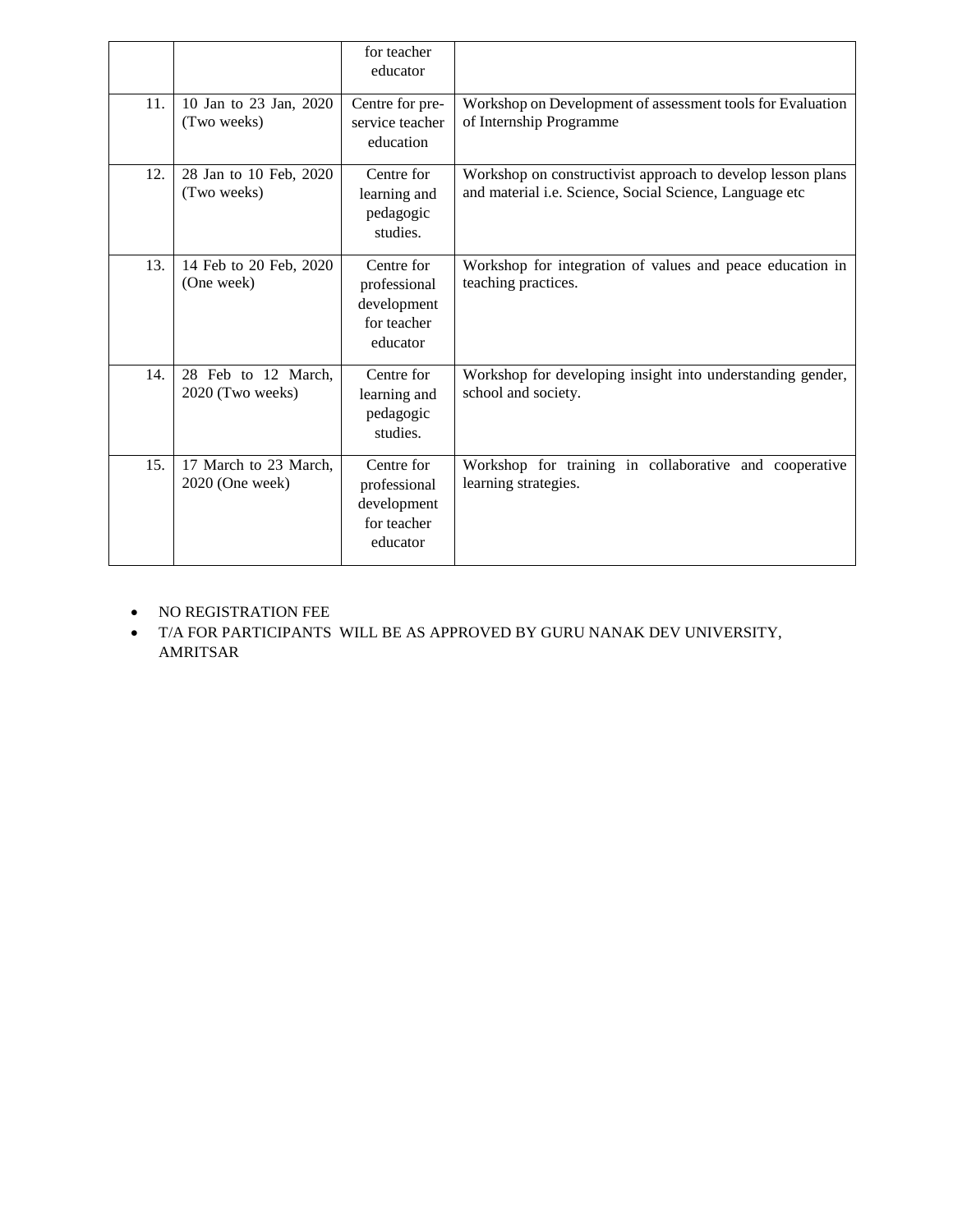GURU NANAK DEV UNIVERSITY, AMRITSAR

(Established by the State Legislature Act No. 21 of 1969)



# **SCHOOL OF EDUCATION**

Pandit Madan Mohan Malaviya National Mission on Teachers and Training (PMMMNMTT)

# **Application Form**

**for Faculty in University / College / Institute**

# *Please read the Instructions before filling in this form:* **Photo Photo Photo Photo Photo Photo Photo Photo Photo Photo Photo Photo Photo Photo Photo Photo Photo Photo Photo Photo Photo Photo Photo Photo Photo Photo Photo**

- *i. This form must be filled in completely and no column should be left blank.*
- *ii. This form must be forwarded through proper channel.*
- *iii. Certificate of completion of course will be given to those participants who attend the course for the full duration, covering all the modules.*
- *iv. Only those teachers who are selected for a particular course will be informed about the programme.*
- *v. The teachers may apply on our office E-mail [: pmmmnmttgndu@gmail.com](mailto:pmmmnmttgndu@gmail.com)*

| $\mathbf{1}$   | Name of the Applicant: Dr./Mr./Ms./Mrs                                                                                                                      |           |  |  |  |
|----------------|-------------------------------------------------------------------------------------------------------------------------------------------------------------|-----------|--|--|--|
|                | (BLOCK Letters)                                                                                                                                             |           |  |  |  |
| $\overline{2}$ | Designation :                                                                                                                                               |           |  |  |  |
| 3              | Specify the name of the programme and date:                                                                                                                 |           |  |  |  |
| 4              | Organization / Institute :                                                                                                                                  |           |  |  |  |
| 5              | Name of the Affiliating University:                                                                                                                         |           |  |  |  |
| 6              | Date of Joining the Organization/ Institution:                                                                                                              |           |  |  |  |
| $\overline{7}$ | Total Experience (YY/MM) : a) Teaching<br>b) Research                                                                                                       |           |  |  |  |
| 8              | Nature of Appointment (Please Tick) : (i) Permanent (ii) Adhoc (iii) Temporary (iv) Part-Time<br>(v) Contract (vi) any other                                |           |  |  |  |
| 9              | Type of College/University/Institution (Please Tick): (i) Govt. (ii) Govt. Aided (iii) Self-Financed<br>(iv) Autonomous (v) University Dept. (vi) Any Other |           |  |  |  |
| 10             | Date of Birth ((DD/MM/YYYY)) :<br>Sex: Male ()                                                                                                              | Female () |  |  |  |
| 11             | Physically Challenged: Yes OR No<br>Category: Gen./BC/OBC/SC/ST                                                                                             |           |  |  |  |
| 12             | <b>Official Address with Pincode</b>                                                                                                                        |           |  |  |  |
|                | Phone:<br>Email:                                                                                                                                            |           |  |  |  |
| 13             | Personal address for Communication;                                                                                                                         |           |  |  |  |
|                | Email:<br>Mobile No.                                                                                                                                        |           |  |  |  |
| 14             | Subject:<br>Designation:                                                                                                                                    |           |  |  |  |
| 15             | Would you require accommodation facilities during the programme:                                                                                            | (YES/NO)  |  |  |  |
| 16             | Payment details:<br>1. Name of account holder<br>2. Bank Name<br><b>IFSC Code</b><br>3.<br>Account No.<br>4.                                                |           |  |  |  |